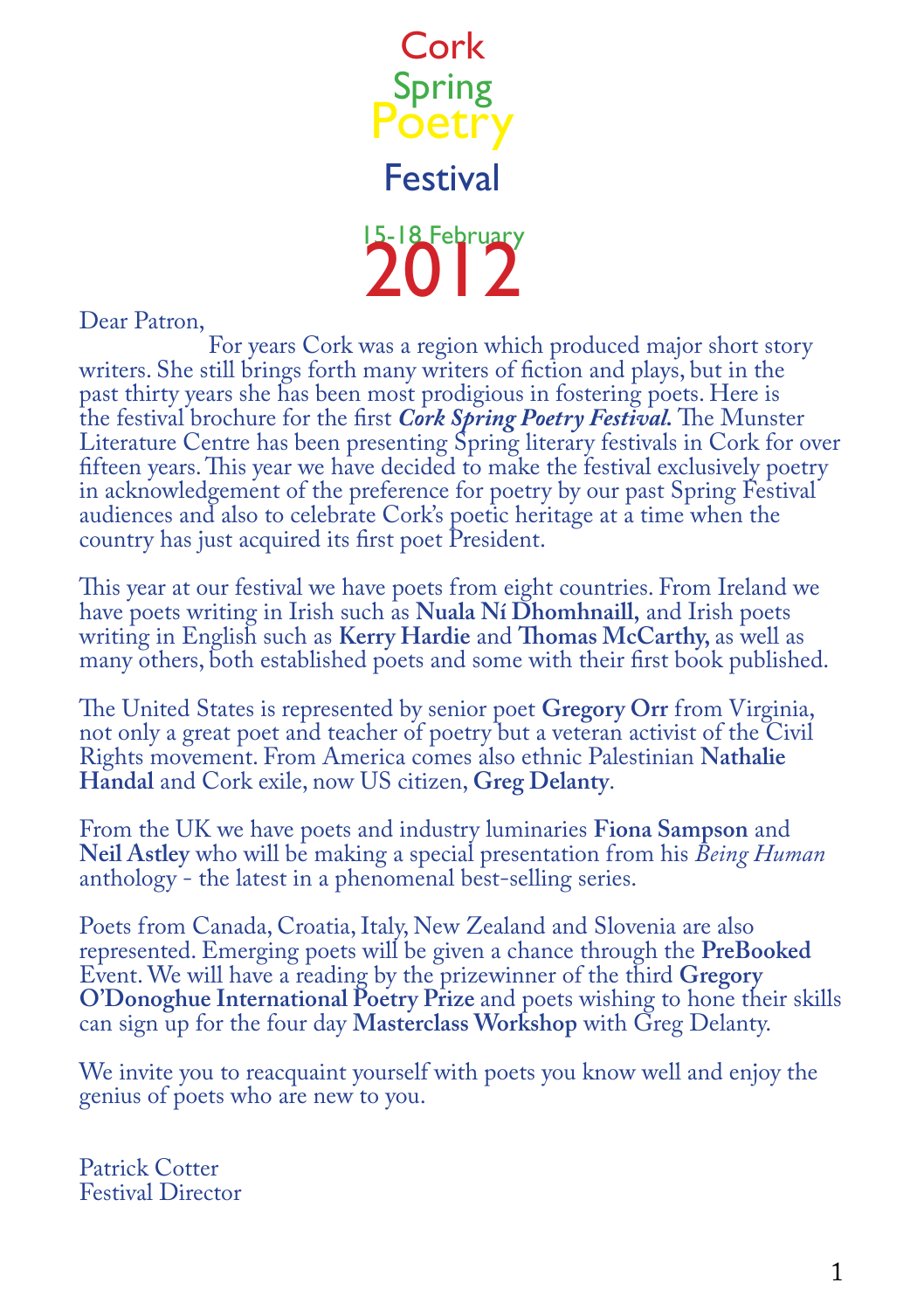#### Metropole Hotel - Venue for Readings



#### Munster Lit Centre - Venue for Workshop



## Advance Bookings

The Munster Literature Centre Tigh Litríochta an Deiscirt t. + 353 (0)21 4312955 or email info@munsterlit.ie or pay through credit card/paypal on www.corkpoetryfest.net

Front Cover image: *Who Will Be a Winner?* © Gundega Deģe 2011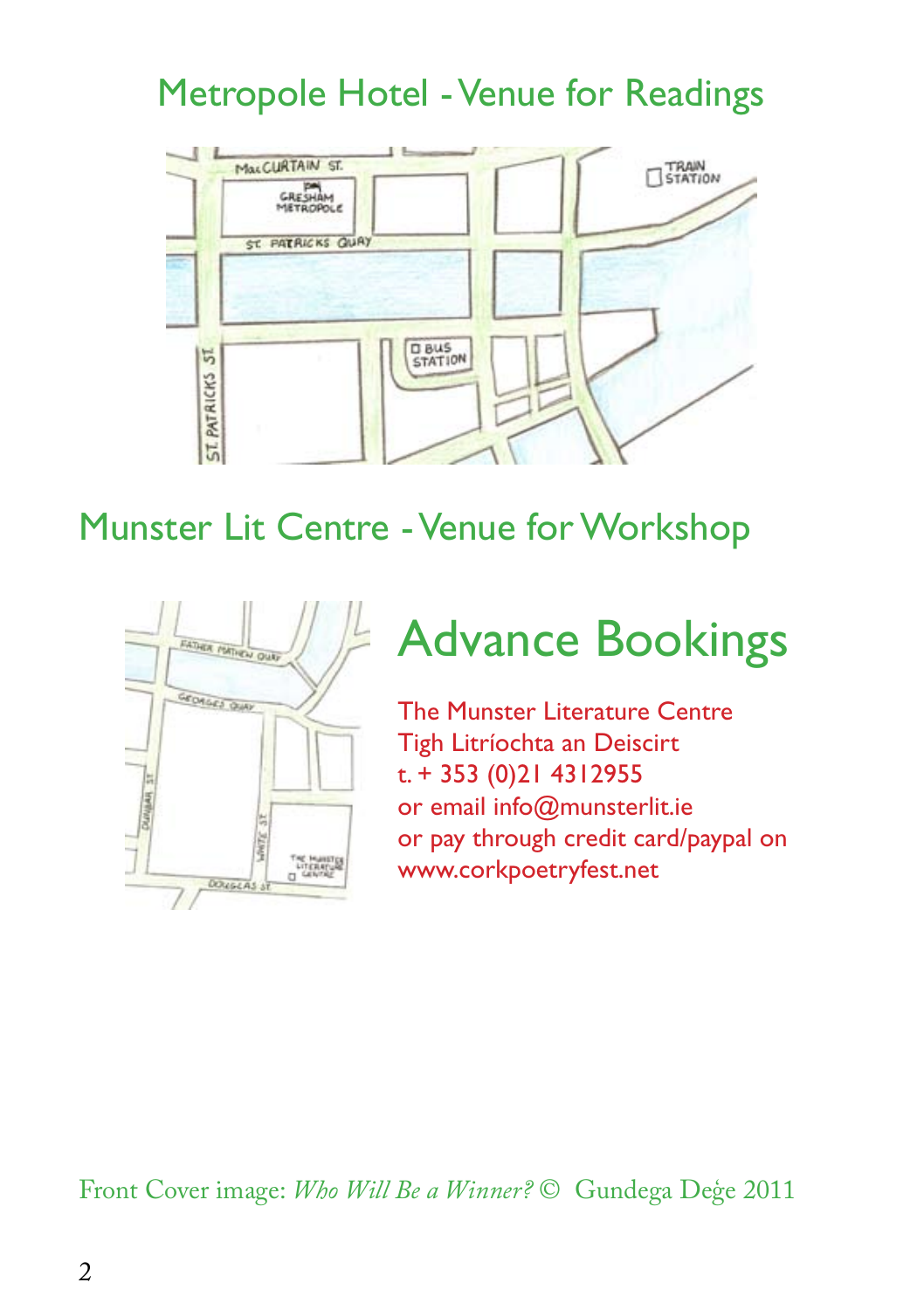# Events at a Glance

# Wednesday

7pm Wine Reception, Rosemary Canavan & Noel Monahan 9pm Nuala Ni Dhomhnaill & Thomas McCarthy

# Thursday

7.30pm Greg Delanty & Aifric Mac Aodha 9pm Elisa Biagini & Paddy Bushe & Fiona Sampson

# Friday

7.30pm Kerry Hardie & Taja Kramberger & Gregory O'Brien 9pm Daragh Breen & Mary Dalton & Nathalie Handal

# Saturday

3pm Neil Astley & Being Human 4pm Prebooked Poetry Reading 7.pm Katie Donovan & Damir Sodan & Patrick Warner 8.30 Gregory Orr & Billy Ramsell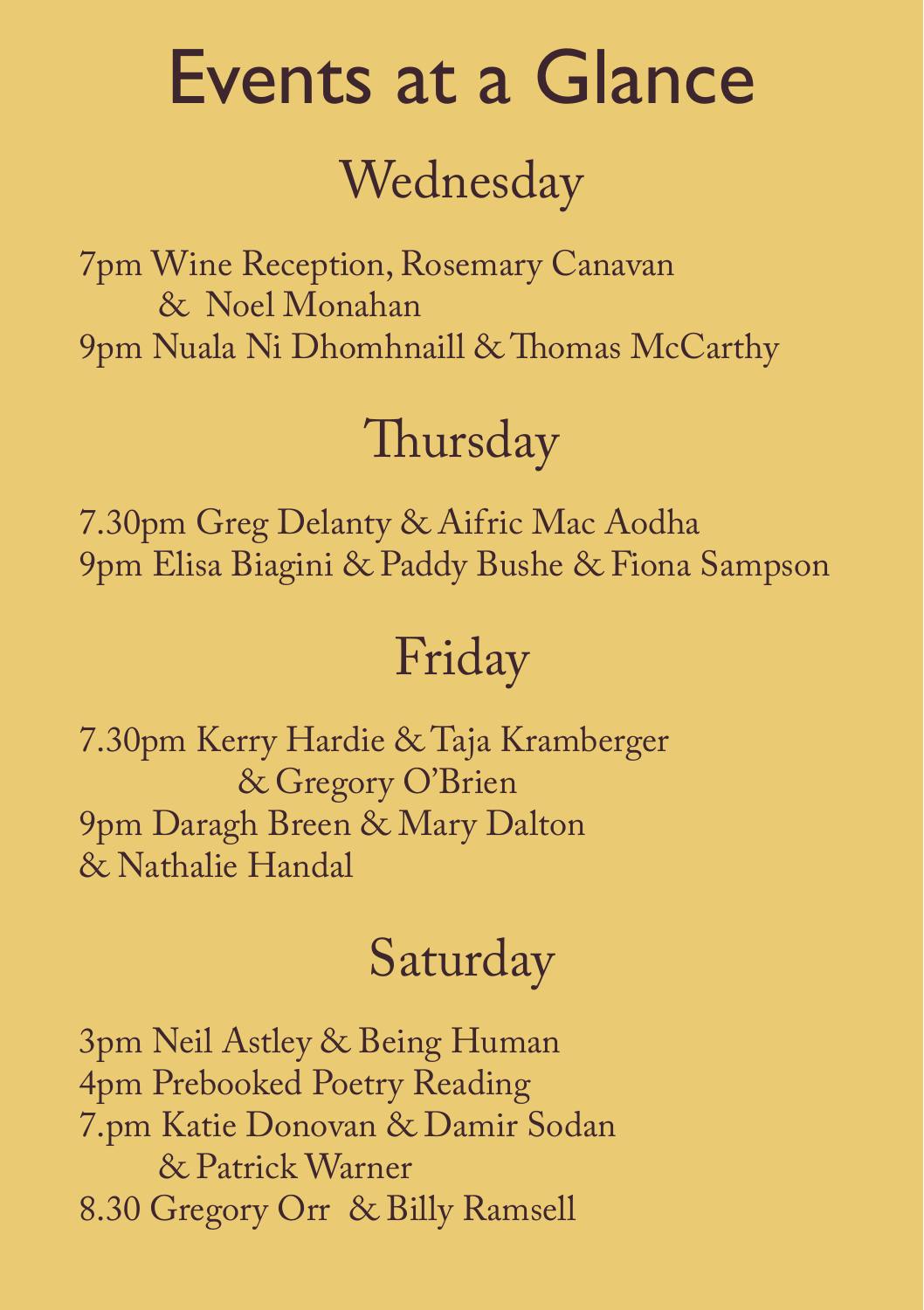## *Wednesday 15th 7pm*

*Wine Reception & Readings by Rosemary Canavan and Noel Monahan* Tickets €6 & €5 (concession)



**Rosemary Canavan** was born in Scotland in 1949 and now lives in County Cork. She has published two poetry collections *The Island*  (Story Line 2004) and *Trucker's Moll* (Salmon 2009). Other publications include children's books, translations of French short stories and anthologies. She has been Poetry Editor for *Southword*. Awards include a Hawthornden Fellowship, a bursary in Literature from the Arts Council of Ireland and residencies in Cork and Kerry.

**NOEL MONAHAN** has published five collections of poems, all with Salmon, the most recent is *Curve of the Moon* in 2010. Among his awards are the Seacat National Poetry Award, the Allingham Poetry Award and the Kilkenny Prize for Poetry. His poetry has been translated into Italian, Romanian and French and has appeared in many anthologies, most recently texts for the Junior Certificate and Leaving Certificate state exams. He is co-editor of Windows Publications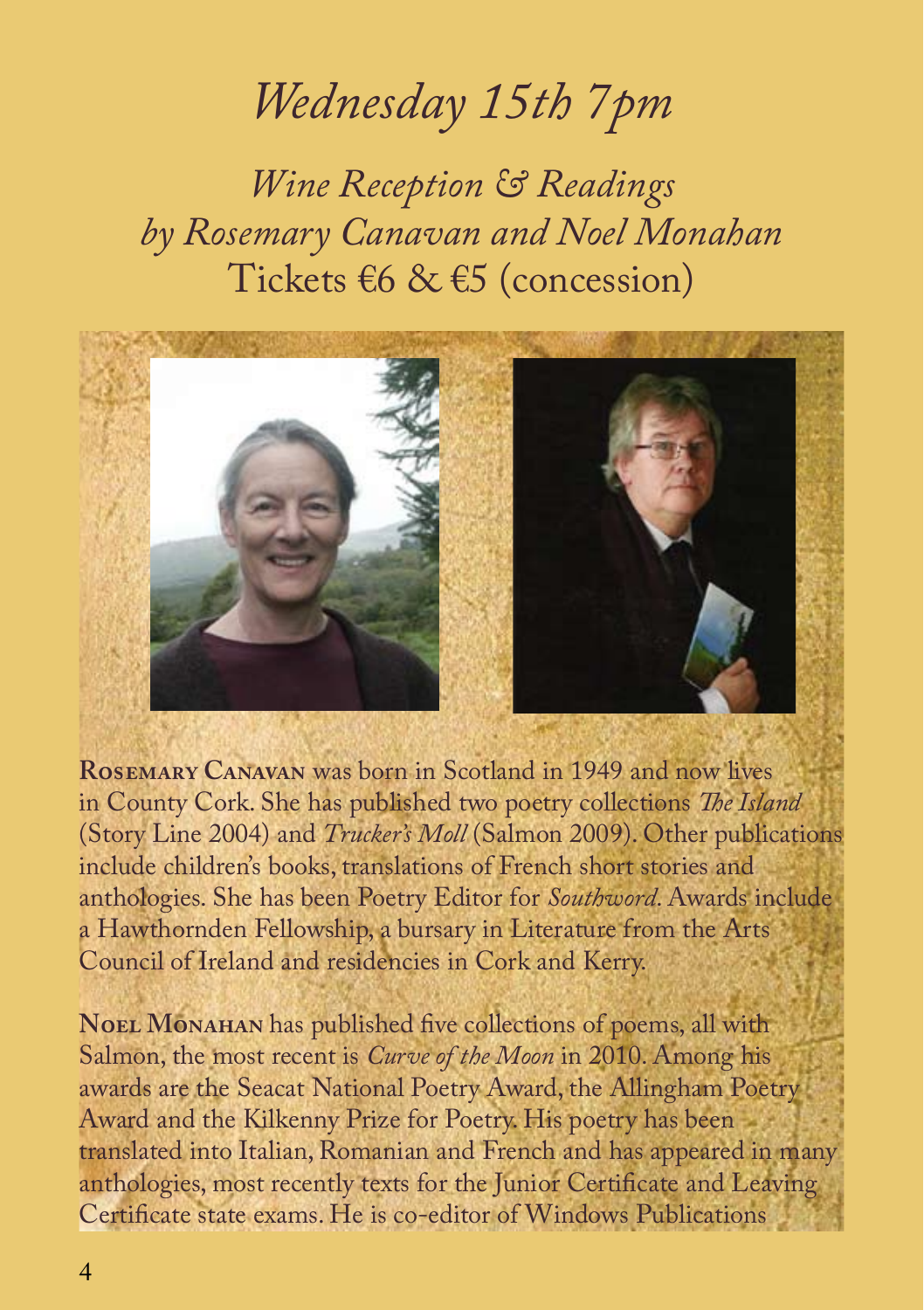## *Wednesday 15th 9pm*

*Readings by Thomas McCarthy and Nuala Ní Dhomhnaill Tickets €6 & €5 (concession)*



**Thomas McCarthy** was born in Co. Waterford in 1954 and educated at University College, Cork. He has published eight collections of poetry (most recently *The Last Geraldine Officer*), two novels and a memoir. He has won the Patrick Kavanagh Award, the American-Irish Foundation's Literary Award, and the O'Shaughnessy Prize for Poetry. He has worked for Cork City Libraries since 1977. He is a member of Aosdána.

**Nuala Ní Dhomhnaill** was born in 1952 and grew up in the Irish-speaking areas of West Kerry and in Tipperary. She studied at University College, Cork, and now lives in Dublin. She has published four collections of poems in Irish, *An Dealg Droighin* (1981), *Féar Suaithinseach* (1984), Feis (1991) and *Cead Aighnis* (1998). and four collections of her poems, with translations into English by, among others, Eiléan Ní Chuilleanáin and Paul Muldoon. She was Ireland Professor of Poetry (2002-2004).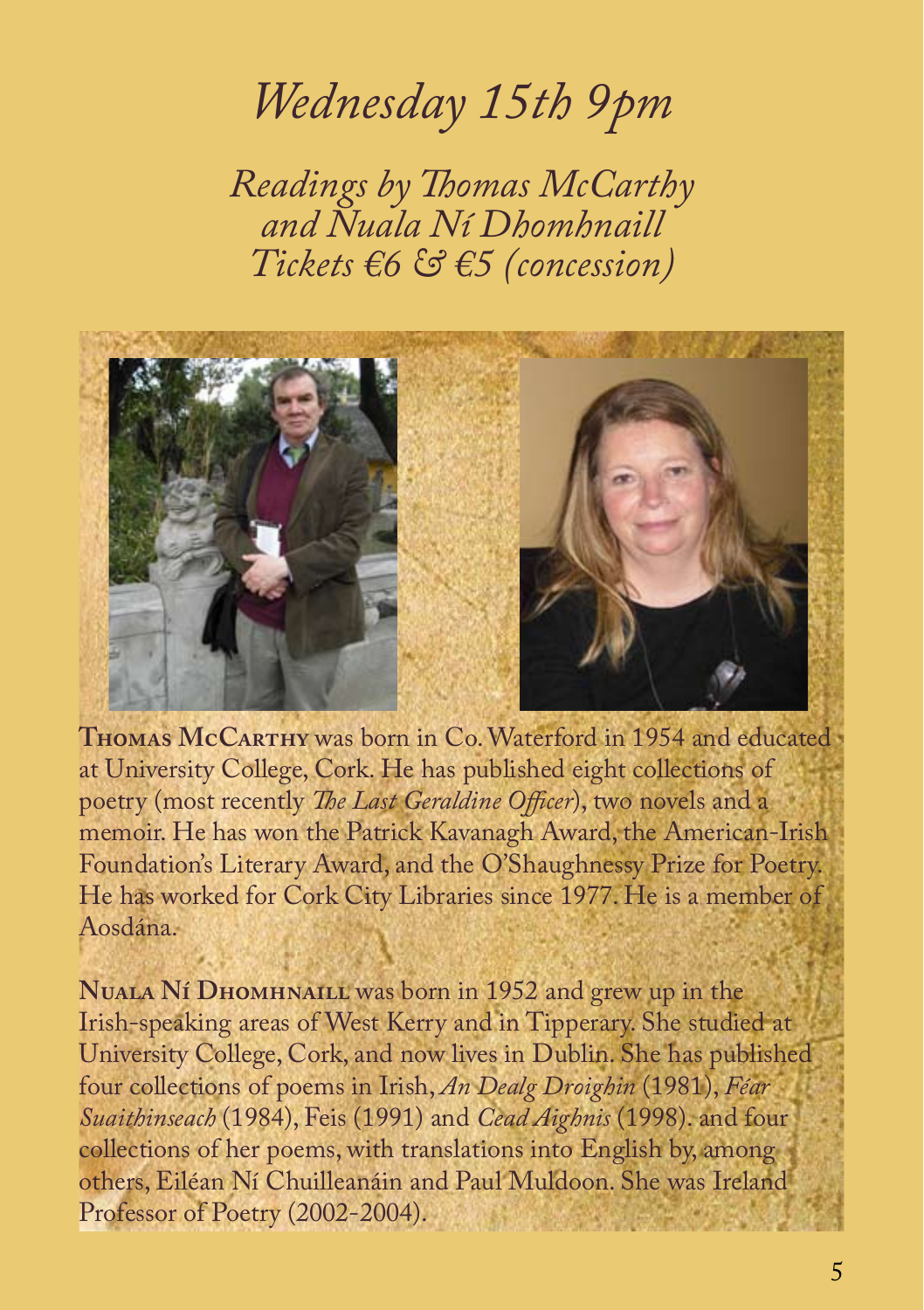### *Thursday 16th 7.30pm*

*Readings by Greg Delanty and Aifric Mac Aodha Tickets €6 & €5 (concession)*



**Greg Delanty** was born in Cork, Ireland in 1958, and now lives for most of the year in America, where he teaches at St Michael's College, Vermont. He was awarded the Austin Clarke Centenary Poetry award in 1996 and won the UK National Poetry Competition in 1999. His Collected Poems was published by Caracanet in 2006. His next volume *The Greek Anthology Book XVII* will be published in Autumn 2012.

**Aifric Mac Aodha** was born in Dublin in 1979. Her first collection, *Gabháil Syrinx* (The Capture of Syrinx) was edited by Pádraig Ó Fiannachta and published by An Sagart in 2010. She is the Irishlanguage poetry editor of *Comhar* and *The Stinging Fly*. At University College, Dublin, she studied Old Irish and Modern Irish. Her profound knowledge of the Gaelic tradition, as well as Greek mythology, has influenced her work.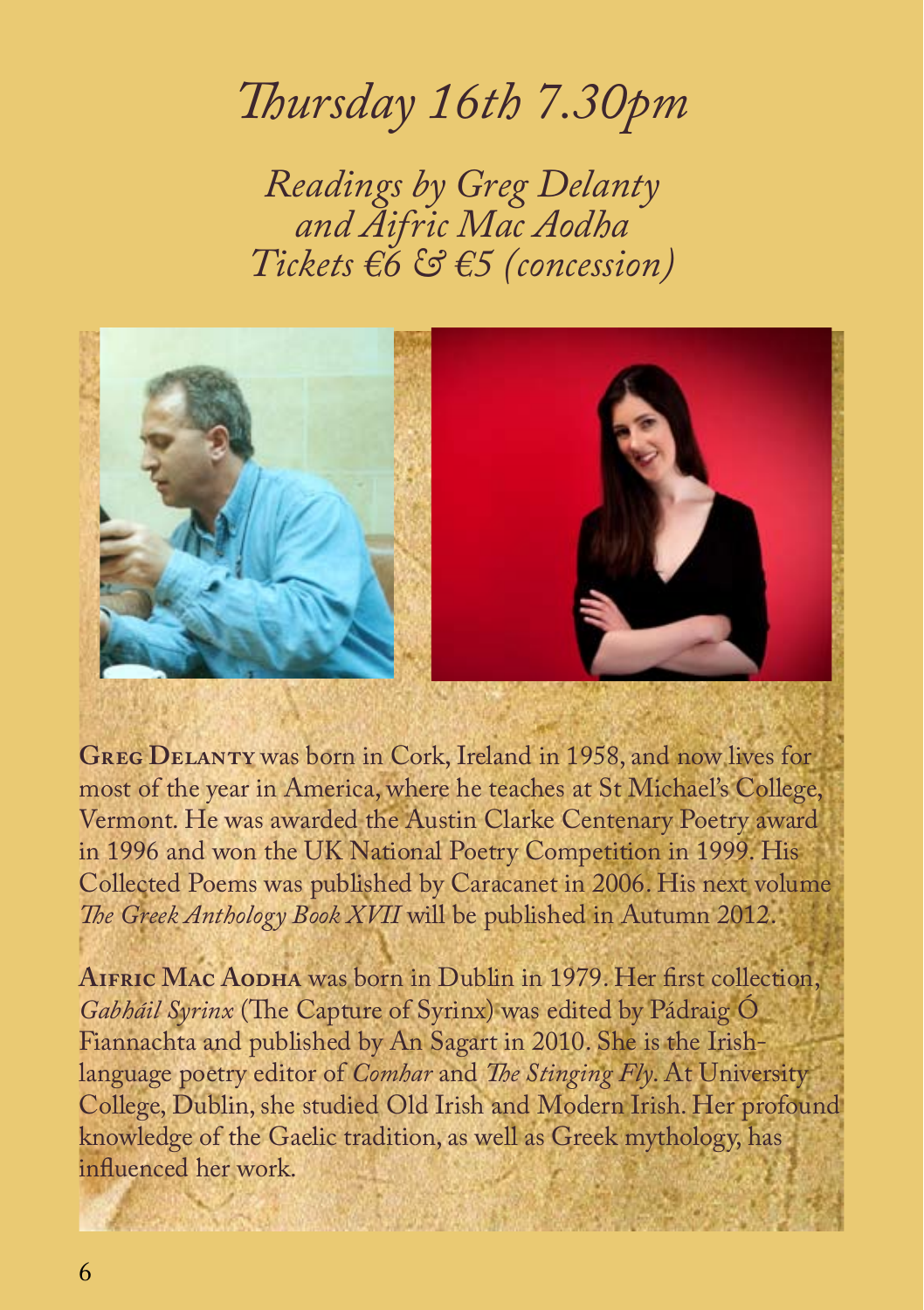#### *Thursday 16th 9pm*

*Readings by Elisa Biagini Paddy Bushe and Fiona Sampson Tickets €6 & €5 (concession)*



**Elisa Biagini** born in 1970, lives in Florence. Biagini has published six poetry collections, most recently *Nel Bosco* 2007. Her work is included in many anthologies both in Italy and the United States. She has translated into Italian Sharon Olds, Lucile Clifton, Alicia Ostriker amongst others and her own work has been translated into many languages. She teaches Creative Writing and literature in American Universities in Italy and abroad.

PADDY BUSHE, born in Dublin in 1948, now lives in Kerry. He writes in both Irish and English, and has published eight collections of poetry, the most recent of which is *To Ring in Silence: New and Selected Poems* (Dedalus Press, 2008), a bilingual volume. A new collection, *My Lord Buddha of Carraig Éanna,* will be published by Dedalus in the spring of 2012. He is a member of Aosdána.

**Fiona Sampson's** most recent books are: *Rough Music* (Carcanet 2010) and *Common Prayer* (Carcanet 2007, shortlisted for the T.S. Eliot Prize, poem shortlisted for a Forward Prize) and *Writing: Self and Reflexivity*  (with Celia Hunt; Macmillan, 2005). She has been widely translated, with eight books in translation. She has received the Newdigate Prize, writers' awards from the Arts Councils of England and Wales and the Society of Authors and in the United States, the Literary Review's Charles Angoff Award.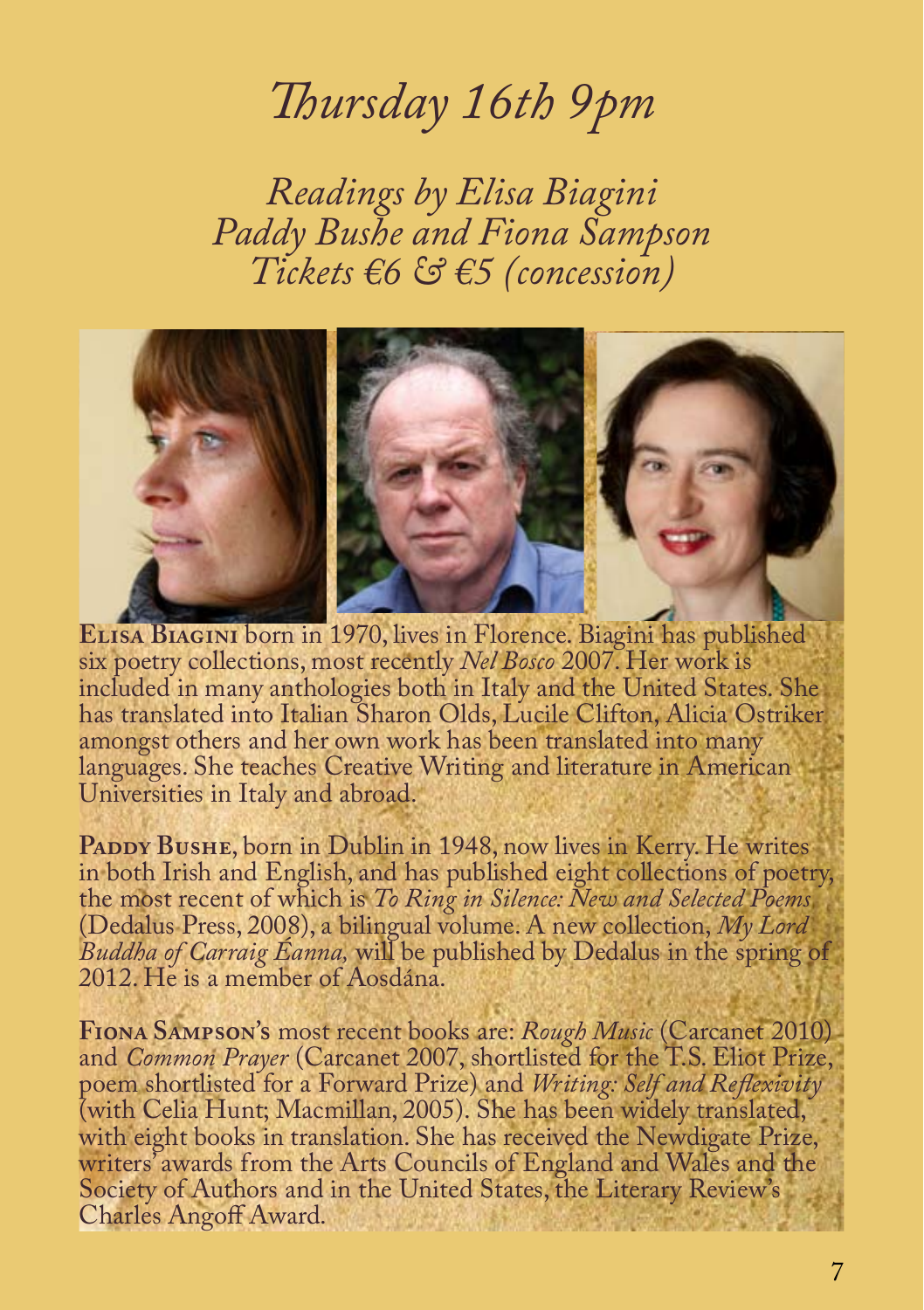#### *Friday 17th 7.30pm*

*Readings by Kerry Hardie Taja Kramberger and Gregory O'Brien Tickets €6 & €5 (concession)*



**KERRY HARDIE** has published five collections of poetry, the most recent being is *Only This Room*. Her *Selected Poems* was published by both Gallery and Bloodaxe in 2011. She has also published two novels, and is working on a third. Her work has been widely anthologized and translated. She has won many prizes, including the Friends Provident National Poetry Prize and the Lawrence O'Shaughnessy Award for Poetry, She is a member of Aosdána.

**Taja Kramberger** born 1970, a poet, essayist, translator. She works as a university lecturer and researcher. She has published nine books of poetry: seven in Slovenian, one in German and one Multilingual (*Mobilizacije/Mobilisations/Mobilizations/ Mobilitazioni* 2004). Her poems have been published in numerous literary anthologies and journals in Slovenia and abroad. She is a regular guest of international poetry festivals.

Born 1961, **Gregory O'Brien** is a Wellington-based poet, artist, essayist, curator and art writer, who has published numerous books in Australia, New Zealand and the UK. Carcanet has published two of his titles: *Days Beside Water* and *News of the Swimmer Reaches Shore*. A new book of poems, *Beauties of the Octagonal Pool*, is forthcoming. In recent years O'Brien has produced poetry in collaboration with composers, photographers, painters and the fashion designer Doris De Pont.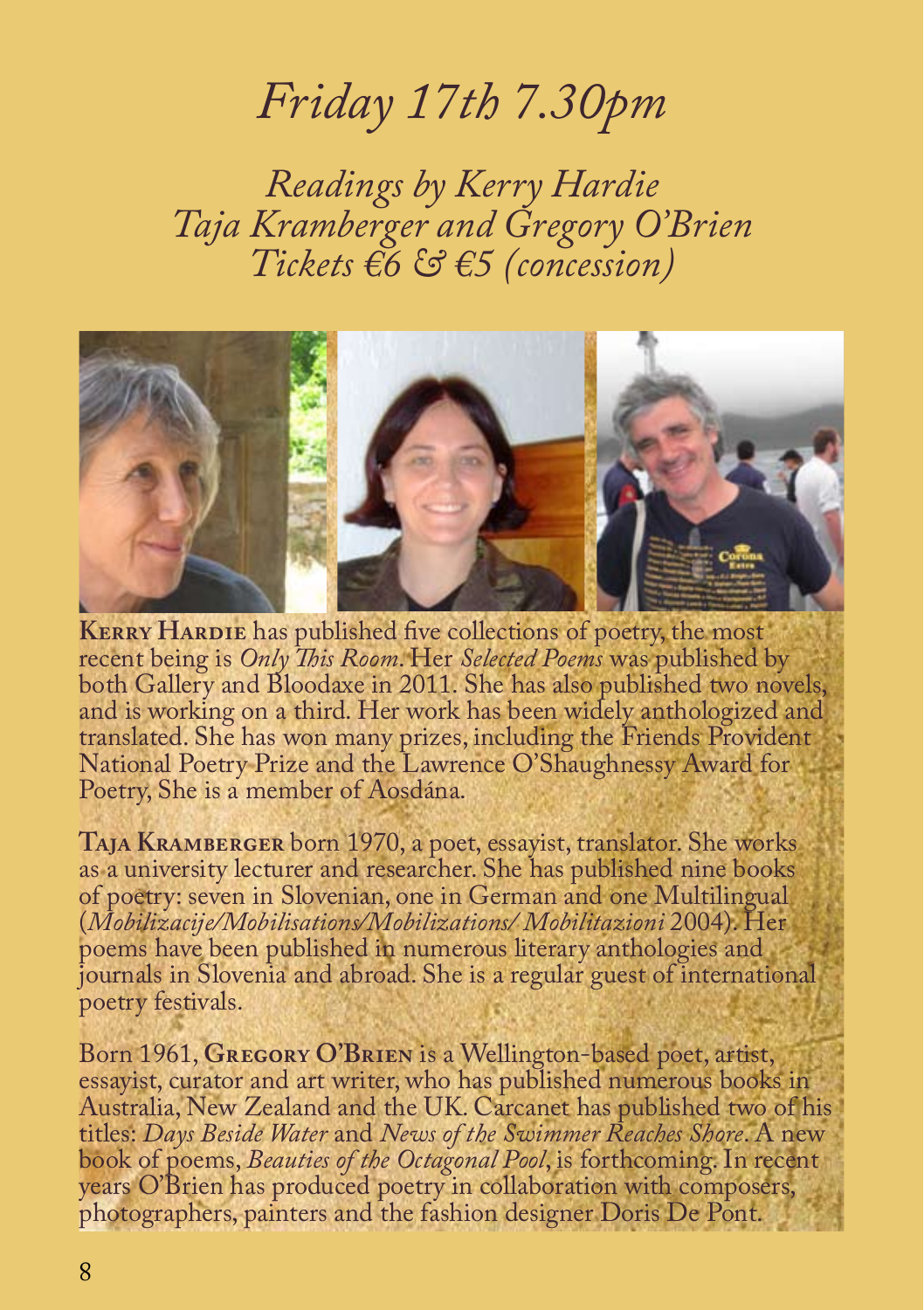#### *Friday 17th 9pm*

*Readings by Daragh Breen Mary Dalton and Nathalie Handal Tickets €6 & €5 (concession)*



**Daragh Breen** (b. 1970) lives in Cork. He has published two collections to-date, both with November Press. *Across the Sound* in 2003, and *Whale* in 2010. His work has appeared widely in Irish literary journals, including *Poetry Ireland, The Stinging Fly, Cyphers, The SHOp*  and *Cork Literary Review.* In 2005 he took part in Poetry Ireland's 'Introductions Series'. In 2001 he won The Sean Dunne Festival National Poetry Award.

**MARY DALTON** has published four books of poetry, most recently *Merrybegot* which won the 2005 E.J. Pratt Poetry Award. *Red Ledger*  was named as one of The Globe and Mail's Top 100 Books of the Year in 2006. Her new book, *Hooking,* is due out in 2013. Dalton is Professor of English at Memorial University of Newfoundland in St. John's.

NATHALIE HANDAL is an award winning poet of Palestinian ethnicity living in the USA. She has published four poetry collections, most recently *Love and Strange Horses* and *Poet in Andalucia*. Handal is the editor of *The Poetry of Arab Women: A Contemporary Anthology* and co-editor of *Language for a New Century: Contemporary Poetry from the Middle East, Asia & Beyond.* She has been involved either as a writer, director or producer in over twenty theatrical or film productions worldwide.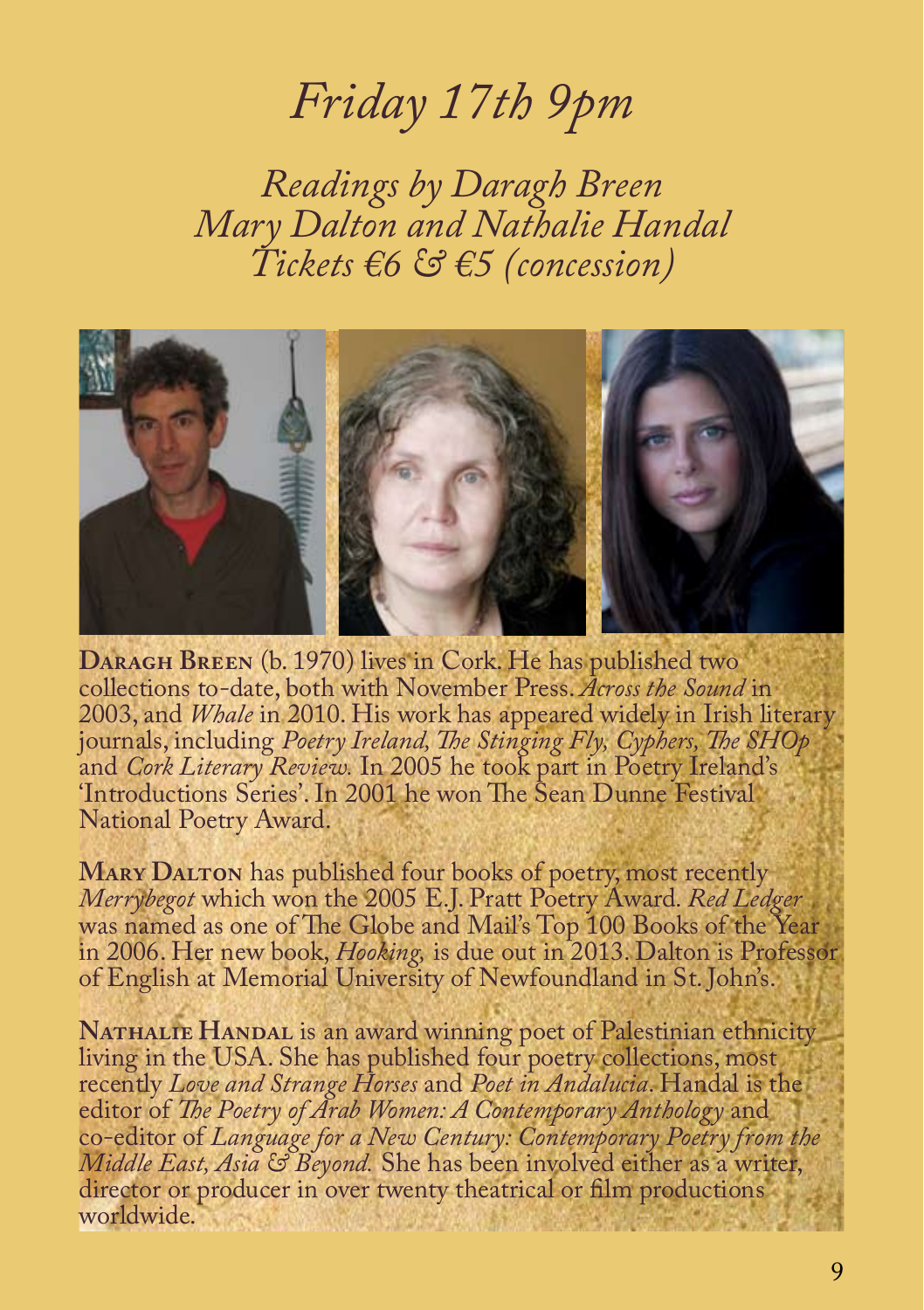#### *Saturday 18th 2.30pm*

*Readings by Neil Astley & others from the anthology Being Human Tickets €6 & €5 (concession)*



**Neil Astley** is editor of Bloodaxe Books which he founded in 1978. His books include novels, poetry collections and anthologies, most notably the Bloodaxe *Staying Alive* trilogy: *Staying Alive* (2002), *Being Alive* (2004) and *Being Human* (2011). His other anthologies include the DVD-book *In Person: 30 Poets*. He has published two novels, *The End of My Tether*, which was shortlisted for the Whitbread First Novel Award, and *The Sheep Who Changed the World*. He received an Eric Gregory Award for his poetry and was given a D.Litt from Newcastle University for his work with Bloodaxe Books. He lives in Northumberland.

**Being Human** is the third book in the *Staying Alive* poetry trilogy which has introduced many thousands of new readers to contemporary poetry. The range of poetry here encompasses hundreds of thoughtful and passionate poems about living in the modern world; poems that touch the heart, stir the mind and fire the spirit; poems about being human, about love and loss, fear and longing, hurt and wonder. There are more great poems from the 20th century as well as many recent poems of rare imaginative power from the first decade of the 21st century.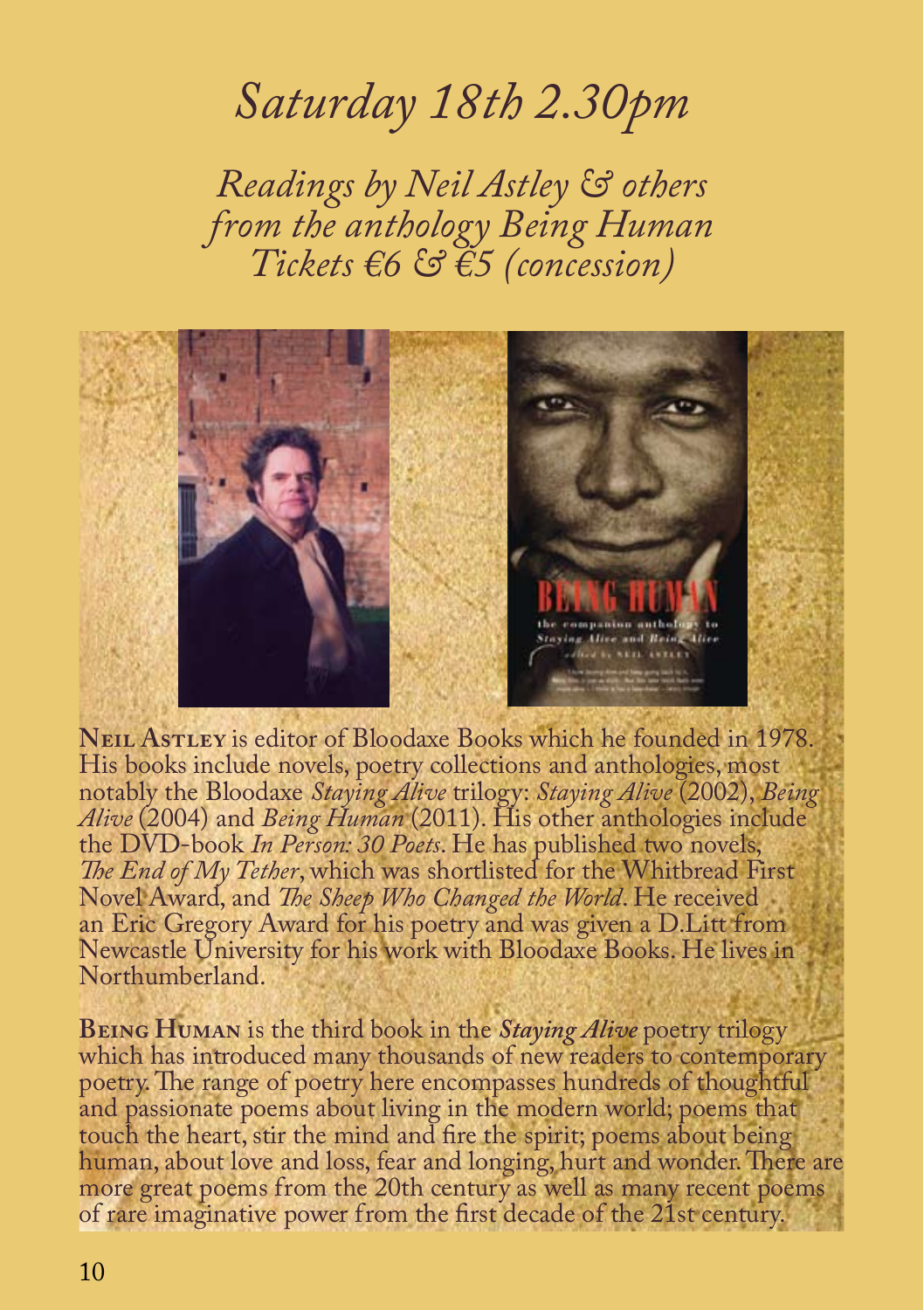### *Saturday 18th 4pm*

*Reading of the winning poem of the Gregory O'Donoghue International Poetry Prize followed by Prebooked Poetry Reading Free*

This is where the winner of our annual poetry competition is revealed with a reading of the winning poem, hopefully by the winning poet.

**The Prebooked Poetry Reading** is a free event involving up to eight individuals who have yet to publish a full length collection of poems. Each poet will have the opportunity to read three poems of 40 lines or under.

If you would like a chance to partake in this event submit three poems with a biographical note listing any magazine publication credits. Submissions will be accepted by email before January 10th 2012 to: munsterlit@eircom.net.

Emails must have the subject heading "Prebooked Poetry Reading".

The list of chosen poets will be posted on www. munsterlit.ie by January 20th.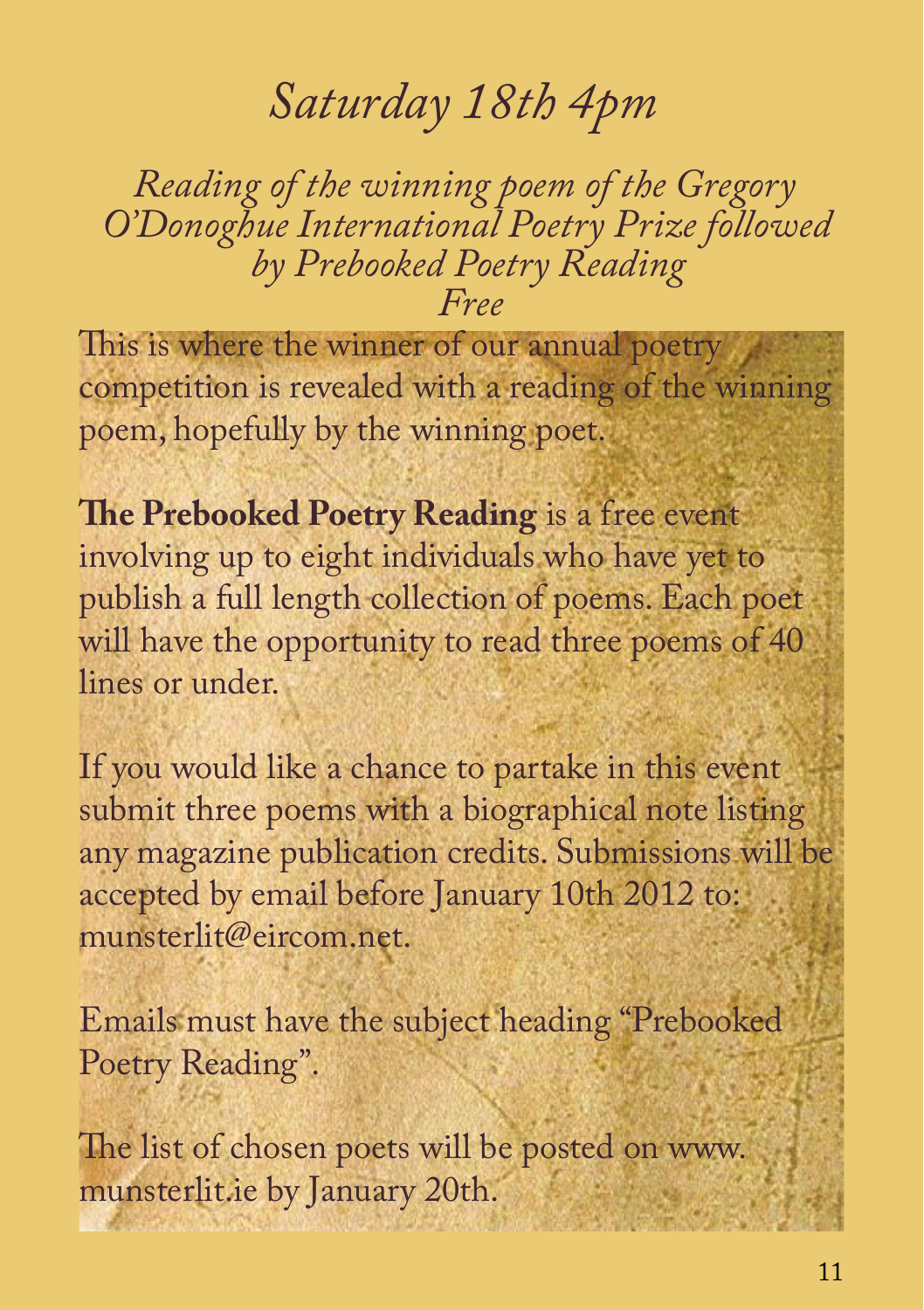### *Saturday 18th 7.00pm*

*Readings by Katie Donovan Damir Šodan and Patrick Warner Tickets €6 & €5 (concession)*



**Katie Donovan** born 1962 in Co. Wexford. She has published four books of poetry, all with Bloodaxe, most recently *Rootling: New and Selected Poems* (2010). She is co-editor, with Brendan Kennelly and A. Norman Jeffares, of the anthology, *Ireland's Women: Writings Past and Present*. She is the author of *Irish Women Writers: Marginalised by Whom?*  (Raven Arts Press, 1988, 1991). With Brendan Kennelly she is the co-editor of *Dublines* (Bloodaxe, 1996), an anthology of writings about Dublin.

DAMIR **ŠODAN** born 1964 is a Croatian poet, playwright and translator. He has published three volumes of poetry. Amongst others, he has translated the works of Raymond Carver, Charles Simic, Leonard Cohen, Denis Johnson, Charles Bukowski and Richard Brautigan. His poetry has been frequently anthologized and translated into a dozen languages. He has edited several anthologies.

PATRICK WARNER was born in Claremorris, Co. Mayo in 1963. He immigrated to Canada in 1980 and since then has lived mostly in St. John's, Newfoundland. He has written three collections of poetry: *All Manner of Misunderstanding* 2001, *There, there* 2005 and *Mole* 2009. He is twice winner of the E.J. Pratt Poetry Prize. In 2011 he published a novel, *Double Talk.* He works as a special collections librarian.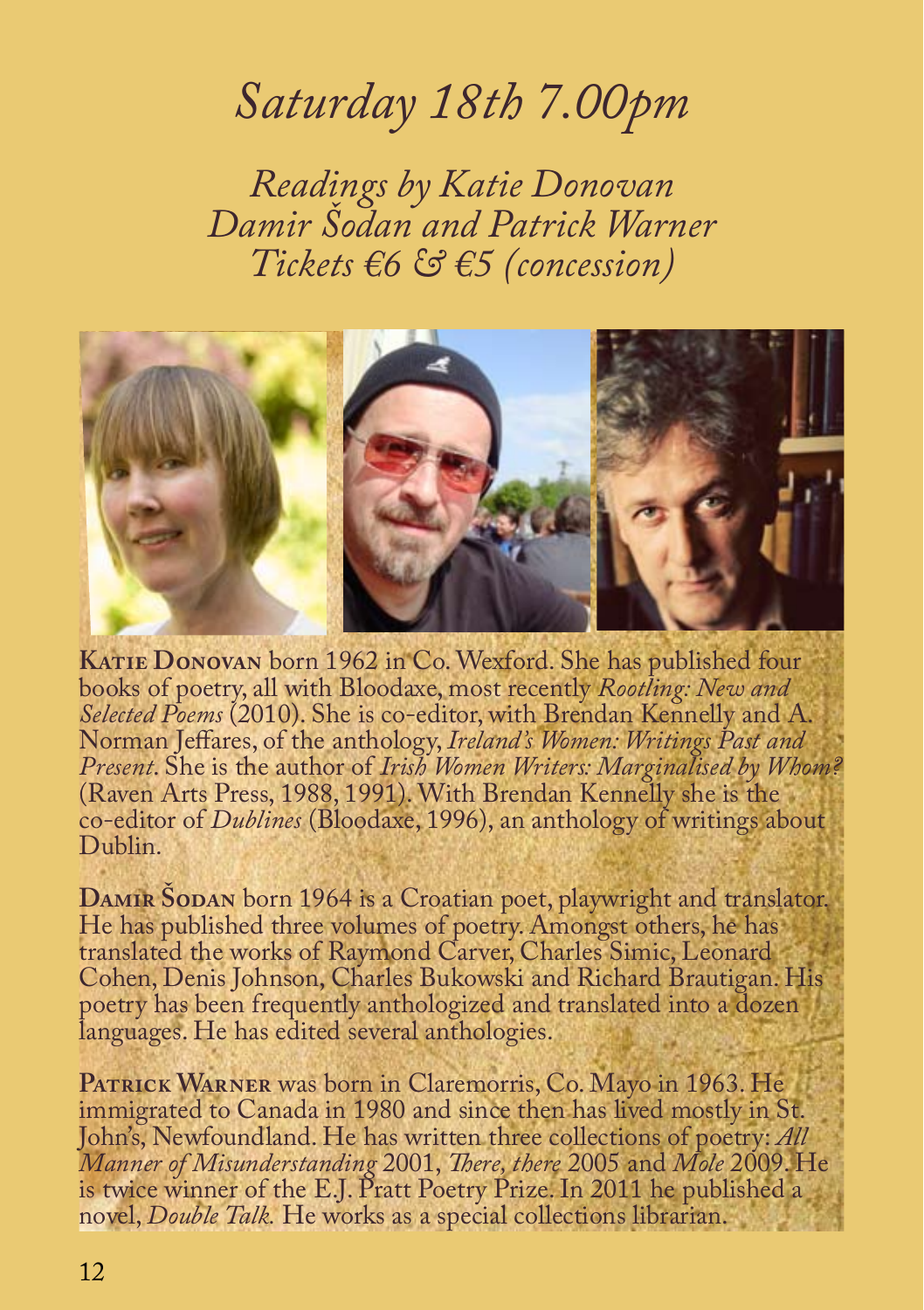#### *Saturday 18th 8.30pm*

*Readings by Gregory Orr and Billy Ramsell Tickets €6 & €5 (concession)*



In 1947, **Gregory Orr** was born in Albany, New York. He is the author of numerous collections of poetry, including *How Beautiful the Beloved* (Copper Canyon Press, 2009); *Concerning the Book that is the Body of the Beloved* (2005); *The Caged Owl: New and Selected Poems* (2002) He is also the author of a memoir, *The Blessing* (Council Oak Books, 2002), which was chosen by Publisher's Weekly as one of the fifty best non-fiction books the year, and three books of essays, including *Poetry As Survival* (2002) and *Stanley Kunitz: An Introduction to the Poetry* (1985).

**BILLY RAMSELL** was born in Cork, Ireland, in 1977 and educated at the North Monastery and UCC. *Complicated Pleasures,* his debut collection, was published by the Dedalus Press, Dublin, in 2007. He has been shortlisted for a Strong Award and a Hennessy Award. He lives in Cork, where he co-runs an educational publishing company. In 2012 he takes up the editorship of the Irish domain on www.poetryinternational. org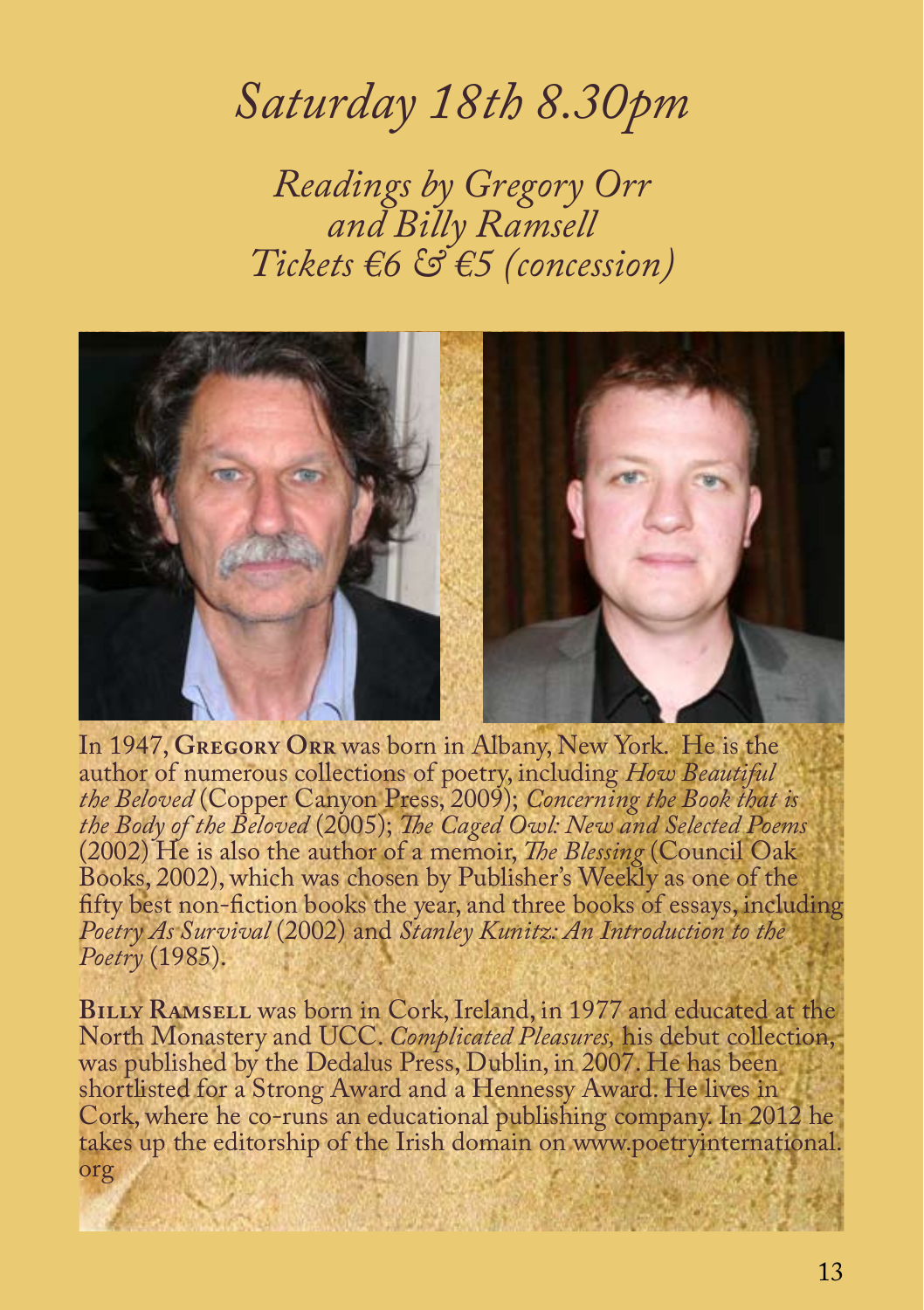# *Four Day Poetry Masterclass with Greg Delanty Each morning Wednesday - Saturday 9.30-12.30*

*Limited to ten places, course cost €150 or €120 with purchase of tickets for all readings. Book with info@munsterlit.ie or phone 021-4312955*

Releasing Two Birds (or More) from the One Cage

#### *Workshop 1 Imagery and the Senses*

Artists physicalize the abstract. A regular question people ask is "how are your spirits?"

and people answer without thinking that they feel good or bad or not too bad. But where are their spirits? Has anybody seen, felt, heard, touched, smelled a spirit? We will talk about how the poet physicalizes abstract notions such as the spirit, love, happiness, and sadness via language.

#### *Workshop 2 Making it New (or Renewing) and Leaving a Gap*

The title of these workshops is Releasing Two Birds (or More) from the One Cage. We as writers show the world in a new way, breaking from cliché. This is not as easy as it may seem. This workshop will examine the devices and ways, such as metaphor and simile, of making it new, of showing the world in a new way. This is probably the most fundamental attribute of an artist. We will also talk about leaving space in the poem, of how what we leave out is as important as what we include.

#### *Workshop 3 Sound*

We will work on how the sound of words can work with the literal meaning of a poem. How everything in a poem must be working in sync.

#### *Workshop 4 Form*

Another aspect of working in sync with the literal meaning of the poem is the form. We will examine a traditional form poem, an open form poem, and a mixture of both and see how each is integral to the literal meaning of that poem.

If we accomplish all this, we will have released at least five birds from the one cage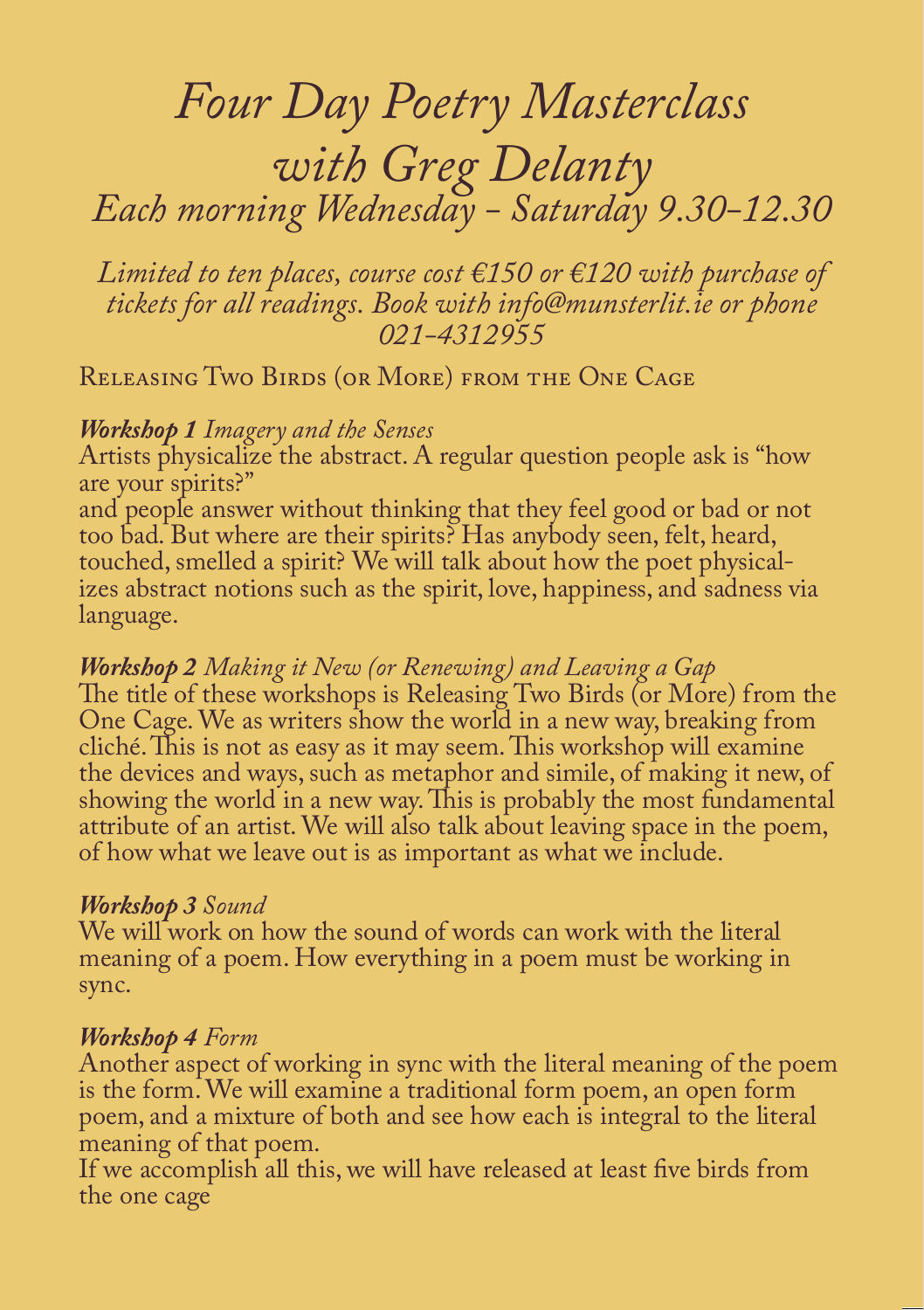

**Culturefox.ie** is the definitive online guide to Irish cultural events, giving you complete information about cultural activities both here and abroad.

To find out what's on near you right now, visit **Culturefox.ie** on your computer or mobile phone.



**Download the FREE App** available now for:

iPhone **|** Android **|** Blackberry